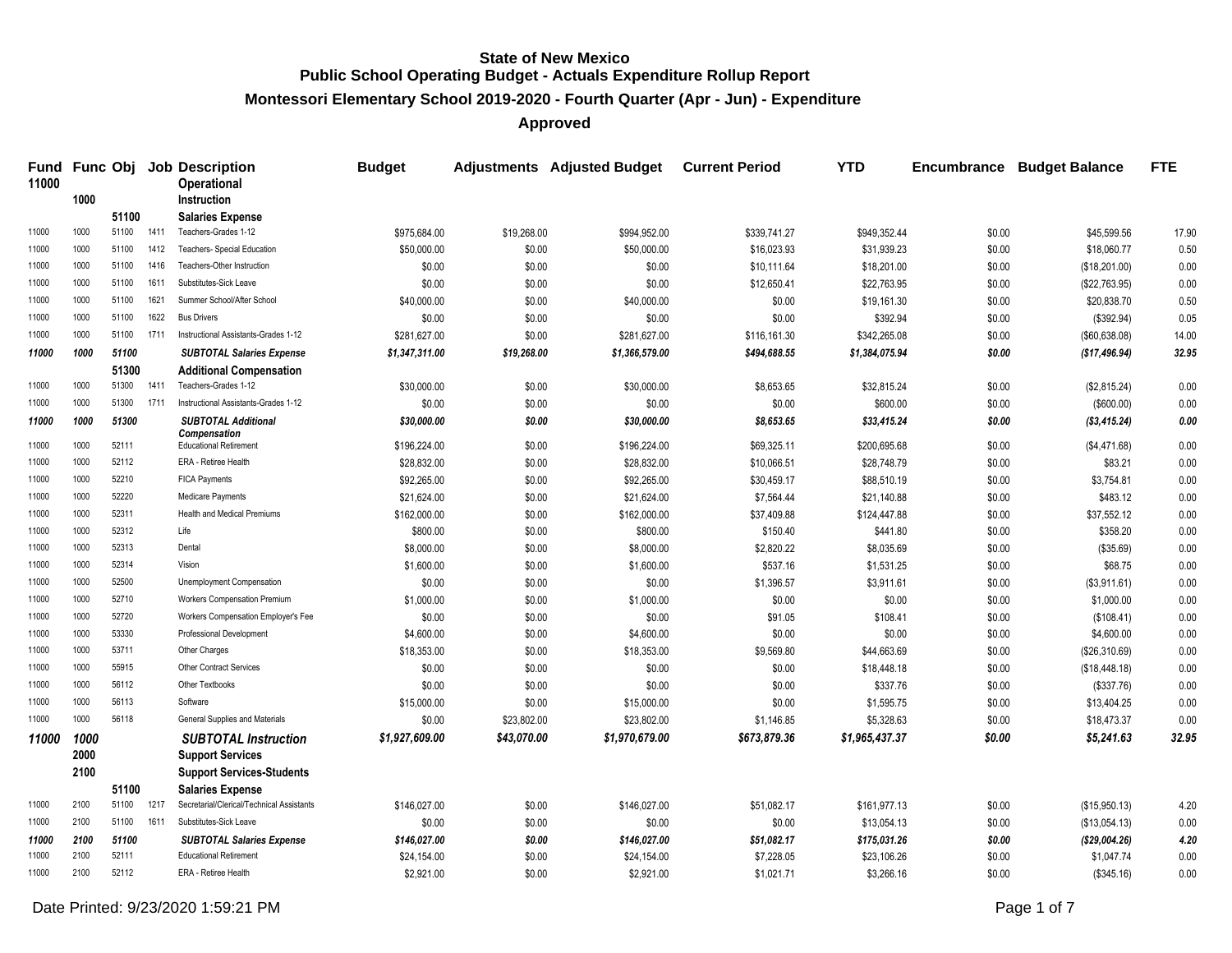# **Montessori Elementary School 2019-2020 - Fourth Quarter (Apr - Jun) - Expenditure**

| Fund  |      | Func Obj |      | <b>Job Description</b>                                  | <b>Budget</b> |            | <b>Adjustments</b> Adjusted Budget | <b>Current Period</b> | <b>YTD</b>   |        | <b>Encumbrance Budget Balance</b> | <b>FTE</b> |
|-------|------|----------|------|---------------------------------------------------------|---------------|------------|------------------------------------|-----------------------|--------------|--------|-----------------------------------|------------|
| 11000 | 2100 | 52210    |      | <b>FICA Payments</b>                                    | \$8,762.00    | \$0.00     | \$8,762.00                         | \$2,982.64            | \$9,481.92   | \$0.00 | (\$719.92)                        | 0.00       |
| 11000 | 2100 | 52220    |      | Medicare Payments                                       | \$2,190.00    | \$0.00     | \$2,190.00                         | \$697.54              | \$2,217.47   | \$0.00 | (\$27.47)                         | 0.00       |
| 11000 | 2100 | 52311    |      | <b>Health and Medical Premiums</b>                      | \$18,000.00   | \$0.00     | \$18,000.00                        | \$4,115.58            | \$14,572.68  | \$0.00 | \$3,427.32                        | 0.00       |
| 11000 | 2100 | 52312    |      | Life                                                    | \$75.00       | \$0.00     | \$75.00                            | \$15.61               | \$50.22      | \$0.00 | \$24.78                           | 0.00       |
| 11000 | 2100 | 52313    |      | Dental                                                  | \$1,500.00    | \$0.00     | \$1,500.00                         | \$455.35              | \$1,501.75   | \$0.00 | (\$1.75)                          | 0.00       |
| 11000 | 2100 | 52314    |      | Vision                                                  | \$320.00      | \$0.00     | \$320.00                           | \$71.87               | \$246.32     | \$0.00 | \$73.68                           | 0.00       |
| 11000 | 2100 | 52500    |      | Unemployment Compensation                               | \$500.00      | \$0.00     | \$500.00                           | \$0.00                | \$0.00       | \$0.00 | \$500.00                          | 0.00       |
| 11000 | 2100 | 52720    |      | Workers Compensation Employer's Fee                     | \$0.00        | \$0.00     | \$0.00                             | \$0.00                | \$0.50       | \$0.00 | (\$0.50)                          | 0.00       |
| 11000 | 2100 | 53211    |      | Diagnosticians - Contracted                             | \$5,000.00    | \$0.00     | \$5,000.00                         | \$1,422.60            | \$2,764.30   | \$0.00 | \$2,235.70                        | 0.00       |
| 11000 | 2100 | 53212    |      | Speech Therapists - Contracted                          | \$19,000.00   | \$3,000.00 | \$22,000.00                        | \$12,686.10           | \$23,786.44  | \$0.00 | (\$1,786.44)                      | 0.00       |
| 11000 | 2100 | 53213    |      | Occupational Therapists - Contracted                    | \$9,000.00    | \$0.00     | \$9,000.00                         | \$4,098.52            | \$6,407.17   | \$0.00 | \$2,592.83                        | 0.00       |
| 11000 | 2100 | 53214    |      | Therapists - Contracted                                 | \$3,600.00    | \$0.00     | \$3,600.00                         | \$2,055.74            | \$3,090.79   | \$0.00 | \$509.21                          | 0.00       |
| 11000 | 2100 | 53218    |      | Specialists - Contracted                                | \$0.00        | \$5,000.00 | \$5,000.00                         | \$0.00                | \$0.00       | \$0.00 | \$5,000.00                        | 0.00       |
| 11000 | 2100 | 53711    |      | Other Charges                                           | \$0.00        | \$0.00     | \$0.00                             | \$0.00                | \$310.72     | \$0.00 | (\$310.72)                        | 0.00       |
| 11000 | 2100 | 55915    |      | Other Contract Services                                 | \$22,021.00   | \$0.00     | \$22,021.00                        | \$0.00                | \$0.00       | \$0.00 | \$22,021.00                       | 0.00       |
| 11000 | 2100 |          |      | <b>SUBTOTAL Support</b>                                 | \$263,070.00  | \$8,000.00 | \$271.070.00                       | \$87,933.48           | \$265,833.96 | \$0.00 | \$5,236.04                        | 4.20       |
|       | 2300 |          |      | Services-Students<br><b>Support Services-General</b>    |               |            |                                    |                       |              |        |                                   |            |
|       |      |          |      | <b>Administration</b>                                   |               |            |                                    |                       |              |        |                                   |            |
|       |      | 51100    |      | <b>Salaries Expense</b>                                 |               |            |                                    |                       |              |        |                                   |            |
| 11000 | 2300 | 51100    | 1111 | Superintendent                                          | \$116,600.00  | \$0.00     | \$116,600.00                       | \$31,392.22           | \$116,600.00 | \$0.00 | \$0.00                            | 1.00       |
| 11000 | 2300 | 51100    |      | <b>SUBTOTAL Salaries Expense</b>                        | \$116,600.00  | \$0.00     | \$116,600.00                       | \$31,392.22           | \$116,600.00 | \$0.00 | \$0.00                            | 1.00       |
| 11000 | 2300 | 52111    |      | <b>Educational Retirement</b>                           | \$16,324.00   | \$0.00     | \$16,324.00                        | \$4,441.98            | \$16,498.81  | \$0.00 | (\$174.81)                        | 0.00       |
| 11000 | 2300 | 52112    |      | ERA - Retiree Health                                    | \$2,332.00    | \$0.00     | \$2,332.00                         | \$627.83              | \$2,331.94   | \$0.00 | \$0.06                            | 0.00       |
| 11000 | 2300 | 52210    |      | <b>FICA Payments</b>                                    | \$6,996.00    | \$0.00     | \$6,996.00                         | \$1,946.34            | \$7,229.29   | \$0.00 | (\$233.29)                        | 0.00       |
| 11000 | 2300 | 52220    |      | Medicare Payments                                       | \$1,749.00    | \$0.00     | \$1,749.00                         | \$455.21              | \$1,690.78   | \$0.00 | \$58.22                           | 0.00       |
| 11000 | 2300 | 52312    |      | Life                                                    | \$15.00       | \$0.00     | \$15.00                            | \$2.82                | \$11.28      | \$0.00 | \$3.72                            | 0.00       |
| 11000 | 2300 | 53330    |      | <b>Professional Development</b>                         | \$0.00        | \$0.00     | \$0.00                             | \$0.00                | \$350.00     | \$0.00 | (\$350.00)                        | 0.00       |
| 11000 | 2300 | 53411    |      | Auditing                                                | \$15,000.00   | \$0.00     | \$15,000.00                        | \$0.00                | \$14,563.13  | \$0.00 | \$436.87                          | 0.00       |
| 11000 | 2300 | 53413    |      | Legal                                                   | \$10,000.00   | \$0.00     | \$10,000.00                        | \$2,705.35            | \$10,785.54  | \$0.00 | (\$785.54)                        | 0.00       |
| 11000 | 2300 | 53711    |      | Other Charges                                           | \$0.00        | \$6,000.00 | \$6,000.00                         | \$2,157.52            | \$6,472.56   | \$0.00 | (\$472.56)                        | 0.00       |
| 11000 | 2300 | 55812    |      | <b>Board Training</b>                                   | \$2,000.00    | \$0.00     | \$2,000.00                         | \$300.00              | \$300.00     | \$0.00 | \$1,700.00                        | 0.00       |
| 11000 | 2300 |          |      | <b>SUBTOTAL Support</b>                                 | \$171,016.00  | \$6,000.00 | \$177,016.00                       | \$44,029.27           | \$176,833.33 | \$0.00 | \$182.67                          | 1.00       |
|       |      |          |      | Services-General                                        |               |            |                                    |                       |              |        |                                   |            |
|       | 2400 |          |      | Administration                                          |               |            |                                    |                       |              |        |                                   |            |
|       |      |          |      | <b>Support Services-School</b><br><b>Administration</b> |               |            |                                    |                       |              |        |                                   |            |
| 11000 | 2400 | 56118    |      | General Supplies and Materials                          | \$0.00        | \$0.00     | \$0.00                             | (\$77.76)             | \$0.00       | \$0.00 | \$0.00                            | 0.00       |
| 11000 | 2400 |          |      | <b>SUBTOTAL Support</b>                                 | \$0.00        | \$0.00     | \$0.00                             | (\$77.76)             | \$0.00       | \$0.00 | \$0.00                            | 0.00       |
|       |      |          |      | Services-School                                         |               |            |                                    |                       |              |        |                                   |            |
|       |      |          |      | Administration                                          |               |            |                                    |                       |              |        |                                   |            |
|       | 2500 |          |      | <b>Central Services</b>                                 |               |            |                                    |                       |              |        |                                   |            |
|       |      | 51100    |      | <b>Salaries Expense</b>                                 |               |            |                                    |                       |              |        |                                   |            |
| 11000 | 2500 |          |      | 51100 1115 Assoc. Supt.-Fin./Bus. Mgr.                  | \$93,280.00   | \$0.00     | \$93,280.00                        | \$25,113.80           | \$93,280.10  | \$0.00 | (\$0.10)                          | 0.80       |
|       |      |          |      | Date Printed: 9/23/2020 1:59:21 PM                      |               |            |                                    |                       |              |        | Page 2 of 7                       |            |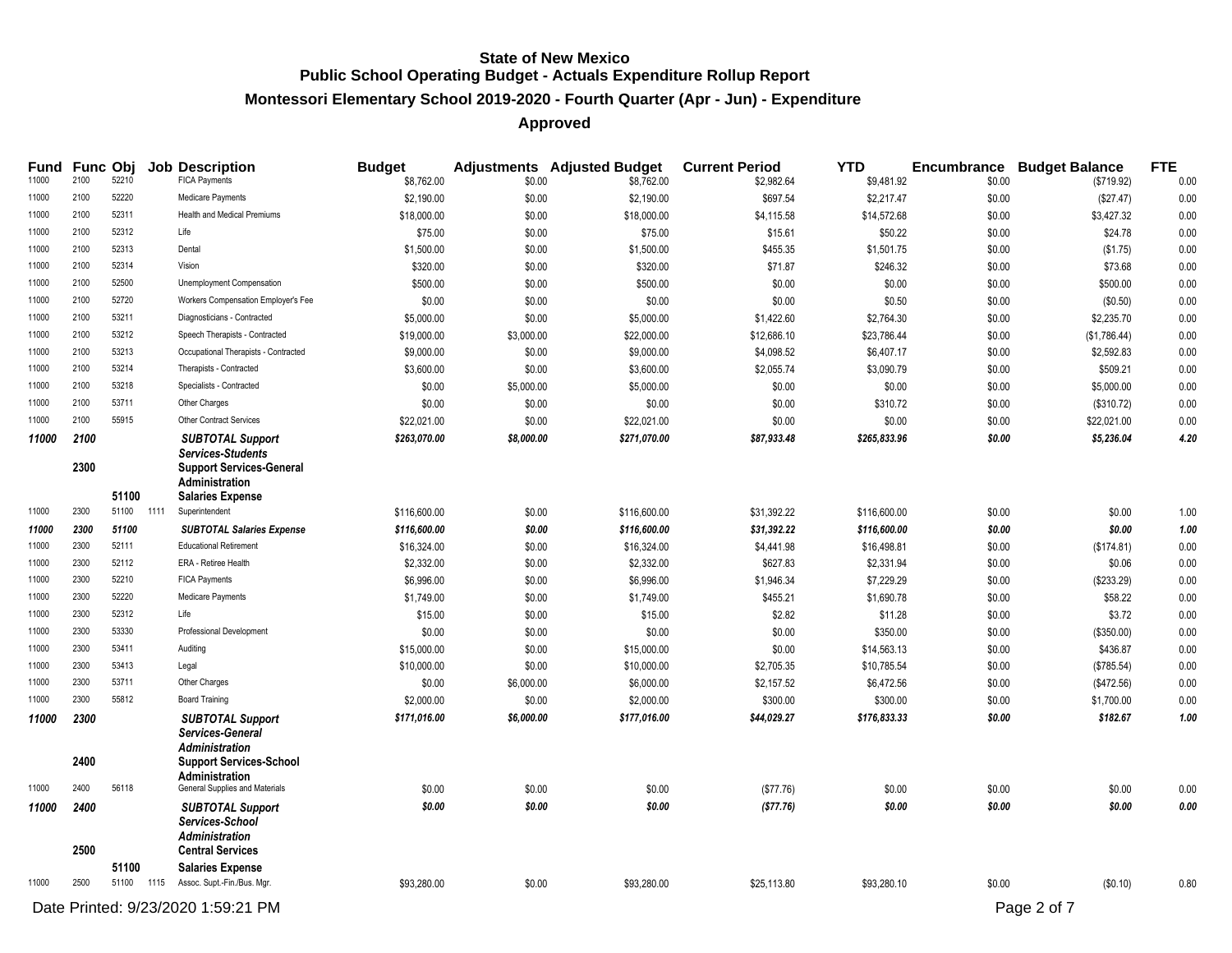# **Montessori Elementary School 2019-2020 - Fourth Quarter (Apr - Jun) - Expenditure**

# **Approved**

| Fund<br>11000  | 2500         | 51100          |      | <b>Func Obj Job Description</b><br><b>SUBTOTAL Salaries Expense</b> | <b>Budget</b><br>\$93,280.00 | \$0.00           | <b>Adjustments Adjusted Budget</b><br>\$93,280.00 | <b>Current Period</b><br>\$25,113.80 | <b>YTD</b><br>\$93,280.10 | \$0.00           | <b>Encumbrance Budget Balance</b><br>(\$0.10) | <b>FTE</b><br>0.80 |
|----------------|--------------|----------------|------|---------------------------------------------------------------------|------------------------------|------------------|---------------------------------------------------|--------------------------------------|---------------------------|------------------|-----------------------------------------------|--------------------|
|                |              | 51300          |      | <b>Additional Compensation</b>                                      |                              |                  |                                                   |                                      |                           |                  |                                               |                    |
| 11000          | 2500         | 51300 1115     |      | Assoc. Supt.-Fin./Bus. Mgr.                                         | \$0.00                       | \$0.00           | \$0.00                                            | \$0.00                               | \$600.00                  | \$0.00           | (\$600.00)                                    | 0.00               |
| 11000          | 2500         | 51300          |      | <b>SUBTOTAL Additional</b>                                          | \$0.00                       | \$0.00           | \$0.00                                            | \$0.00                               | \$600.00                  | \$0.00           | ( \$600.00)                                   | 0.00               |
| 11000          | 2500         | 52111          |      | <b>Compensation</b><br><b>Educational Retirement</b>                | \$13,059.00                  | \$0.00           | \$13,059.00                                       | \$3,553.61                           | \$13,284.05               | \$0.00           | (\$225.05)                                    | 0.00               |
| 11000          | 2500         | 52112          |      | ERA - Retiree Health                                                | \$2,798.00                   | \$0.00           | \$2,798.00                                        | \$502.25                             | \$1,877.50                | \$0.00           | \$920.50                                      | 0.00               |
| 11000          | 2500         | 52210          |      | <b>FICA Payments</b>                                                | \$5,597.00                   | \$0.00           | \$5,597.00                                        | \$1,453.76                           | \$5,410.98                | \$0.00           | \$186.02                                      | 0.00               |
| 11000          | 2500         | 52220          |      | Medicare Payments                                                   | \$1,399.00                   | \$0.00           | \$1,399.00                                        | \$339.96                             | \$1,265.37                | \$0.00           | \$133.63                                      | 0.00               |
| 11000          | 2500         | 52311          |      | <b>Health and Medical Premiums</b>                                  | \$10,500.00                  | \$0.00           | \$10,500.00                                       | \$2,289.94                           | \$9,268.90                | \$0.00           | \$1,231.10                                    | 0.00               |
| 11000          | 2500         | 52312          |      | Life                                                                | \$14.00                      | \$0.00           | \$14.00                                           | \$2.25                               | \$9.00                    | \$0.00           | \$5.00                                        | 0.00               |
| 11000          | 2500         | 52313          |      | Dental                                                              | \$528.00                     | \$0.00           | \$528.00                                          | \$123.18                             | \$488.80                  | \$0.00           | \$39.20                                       | 0.00               |
| 11000          | 2500         | 52314          |      | Vision                                                              | \$92.00                      | \$0.00           | \$92.00                                           | \$20.34                              | \$81.36                   | \$0.00           | \$10.64                                       | 0.00               |
| 11000          | 2500         | 52500          |      | Unemployment Compensation                                           | \$1,866.00                   | \$0.00           | \$1,866.00                                        | \$0.00                               | \$0.00                    | \$0.00           | \$1,866.00                                    | 0.00               |
| 11000          | 2500         | 53330          |      | Professional Development                                            | \$500.00                     | \$0.00           | \$500.00                                          | \$0.00                               | \$350.00                  | \$0.00           | \$150.00                                      | 0.00               |
| 11000          | 2500         | 53711          |      | Other Charges                                                       | \$0.00                       | \$11,000.00      | \$11,000.00                                       | (\$265.77)                           | \$15,362.24               | \$0.00           | (\$4,362.24)                                  | 0.00               |
| 11000          | 2500         | 55915          |      | <b>Other Contract Services</b>                                      | \$0.00                       | \$0.00           | \$0.00                                            | \$0.00                               | \$5,692.97                | \$0.00           | (\$5,692.97)                                  | 0.00               |
| 11000          | 2500         | 56113          |      | Software                                                            | \$10,000.00                  | \$0.00           | \$10,000.00                                       | \$0.00                               | \$8,076.18                | \$0.00           | \$1,923.82                                    | $0.00\,$           |
| 11000          | 2500         | 56118          |      | General Supplies and Materials                                      | \$0.00                       | \$0.00           | \$0.00                                            | \$77.76                              | \$533.11                  | \$0.00           | (\$533.11)                                    | 0.00               |
| 11000          | 2500         |                |      | <b>SUBTOTAL Central</b>                                             | \$139,633.00                 | \$11,000.00      | \$150,633.00                                      | \$33,211.08                          | \$155,580.56              | \$0.00           | ( \$4, 947.56)                                | 0.80               |
|                | 2600         |                |      | Services<br><b>Operation &amp; Maintenance of</b><br><b>Plant</b>   |                              |                  |                                                   |                                      |                           |                  |                                               |                    |
| 11000          | 2600         | 51100<br>51100 | 1614 | <b>Salaries Expense</b><br>Maintenance                              |                              |                  |                                                   |                                      |                           |                  |                                               |                    |
|                |              |                |      |                                                                     | \$12,813.00                  | \$0.00           | \$12,813.00                                       | \$0.00                               | \$0.00                    | \$0.00           | \$12,813.00                                   | 0.00               |
| 11000<br>11000 | 2600<br>2600 | 51100<br>52111 |      | <b>SUBTOTAL Salaries Expense</b><br><b>Educational Retirement</b>   | \$12,813.00                  | \$0.00           | \$12,813.00                                       | \$0.00                               | \$0.00                    | \$0.00           | \$12,813.00                                   | 0.00               |
| 11000          | 2600         | 52112          |      | ERA - Retiree Health                                                | \$1,901.00<br>\$407.00       | \$0.00           | \$1,901.00                                        | \$0.00                               | \$0.00                    | \$0.00           | \$1,901.00<br>\$407.00                        | 0.00<br>0.00       |
| 11000          | 2600         | 52210          |      | <b>FICA Payments</b>                                                | \$869.00                     | \$0.00           | \$407.00<br>\$869.00                              | \$0.00                               | \$0.00                    | \$0.00           |                                               | 0.00               |
| 11000          | 2600         | 52220          |      | Medicare Payments                                                   |                              | \$0.00           |                                                   | \$0.00                               | \$0.00                    | \$0.00           | \$869.00                                      |                    |
| 11000          | 2600         | 52311          |      | <b>Health and Medical Premiums</b>                                  | \$203.00<br>\$11,000.00      | \$0.00<br>\$0.00 | \$203.00<br>\$11,000.00                           | \$0.00<br>\$0.00                     | \$0.00<br>\$0.00          | \$0.00<br>\$0.00 | \$203.00<br>\$11,000.00                       | 0.00<br>0.00       |
| 11000          | 2600         | 52312          |      | Life                                                                | \$8.00                       | \$0.00           | \$8.00                                            | \$0.00                               | \$0.00                    | \$0.00           | \$8.00                                        | 0.00               |
| 11000          | 2600         | 52313          |      | Dental                                                              | \$350.00                     | \$0.00           | \$350.00                                          | \$0.00                               | \$0.00                    | \$0.00           | \$350.00                                      | 0.00               |
| 11000          | 2600         | 52314          |      | Vision                                                              | \$80.00                      | \$0.00           | \$80.00                                           | \$0.00                               | \$0.00                    | \$0.00           | \$80.00                                       | 0.00               |
| 11000          | 2600         | 53711          |      | Other Charges                                                       | \$45,000.00                  | \$0.00           | \$45,000.00                                       | \$1,738.60                           | \$57,147.68               | \$0.00           | (\$12, 147.68)                                | 0.00               |
| 11000          | 2600         | 54312          |      | Maintenance & Repair - Buildings and                                | \$18,000.00                  | \$0.00           | \$18,000.00                                       | \$4,137.22                           | \$19,378.22               | \$0.00           | (\$1,378.22)                                  | 0.00               |
|                |              |                |      | Grounds                                                             |                              |                  |                                                   |                                      |                           |                  |                                               |                    |
| 11000          | 2600         | 54411          |      | Electricity                                                         | \$30,000.00                  | \$0.00           | \$30,000.00                                       | \$4,863.84                           | \$29,100.03               | \$0.00           | \$899.97                                      | 0.00               |
| 11000          | 2600         | 54412          |      | Natural Gas (Buildings)                                             | \$15,000.00                  | \$0.00           | \$15,000.00                                       | \$270.35                             | \$2,399.59                | \$0.00           | \$12,600.41                                   | 0.00               |
| 11000          | 2600         | 54415          |      | Water/Sewage                                                        | \$20,000.00                  | \$0.00           | \$20,000.00                                       | \$6,293.01                           | \$15,550.57               | \$0.00           | \$4,449.43                                    | 0.00               |
| 11000          | 2600         | 54416          |      | <b>Communication Services</b>                                       | \$36,000.00                  | \$0.00           | \$36,000.00                                       | \$10,896.82                          | \$36,753.32               | \$0.00           | (\$753.32)                                    | 0.00               |
| 11000          | 2600         | 54610          |      | Rental - Land and Buildings                                         | \$350,000.00                 | \$0.00           | \$350,000.00                                      | \$97,812.97                          | \$351,118.00              | \$0.00           | (\$1,118.00)                                  | 0.00               |
| 11000          | 2600         | 55200          |      | Property/Liability Insurance                                        | \$73,000.00                  | \$0.00           | \$73,000.00                                       | \$0.00                               | \$78,099.00               | \$0.00           | (\$5,099.00)                                  | 0.00               |
| 11000          | 2600         | 56118          |      | General Supplies and Materials                                      | \$0.00                       | \$0.00           | \$0.00                                            | \$0.00                               | \$3,579.24                | \$0.00           | (\$3,579.24)                                  | 0.00               |

Date Printed:  $9/23/2020$  1:59:21 PM Page 3 of 7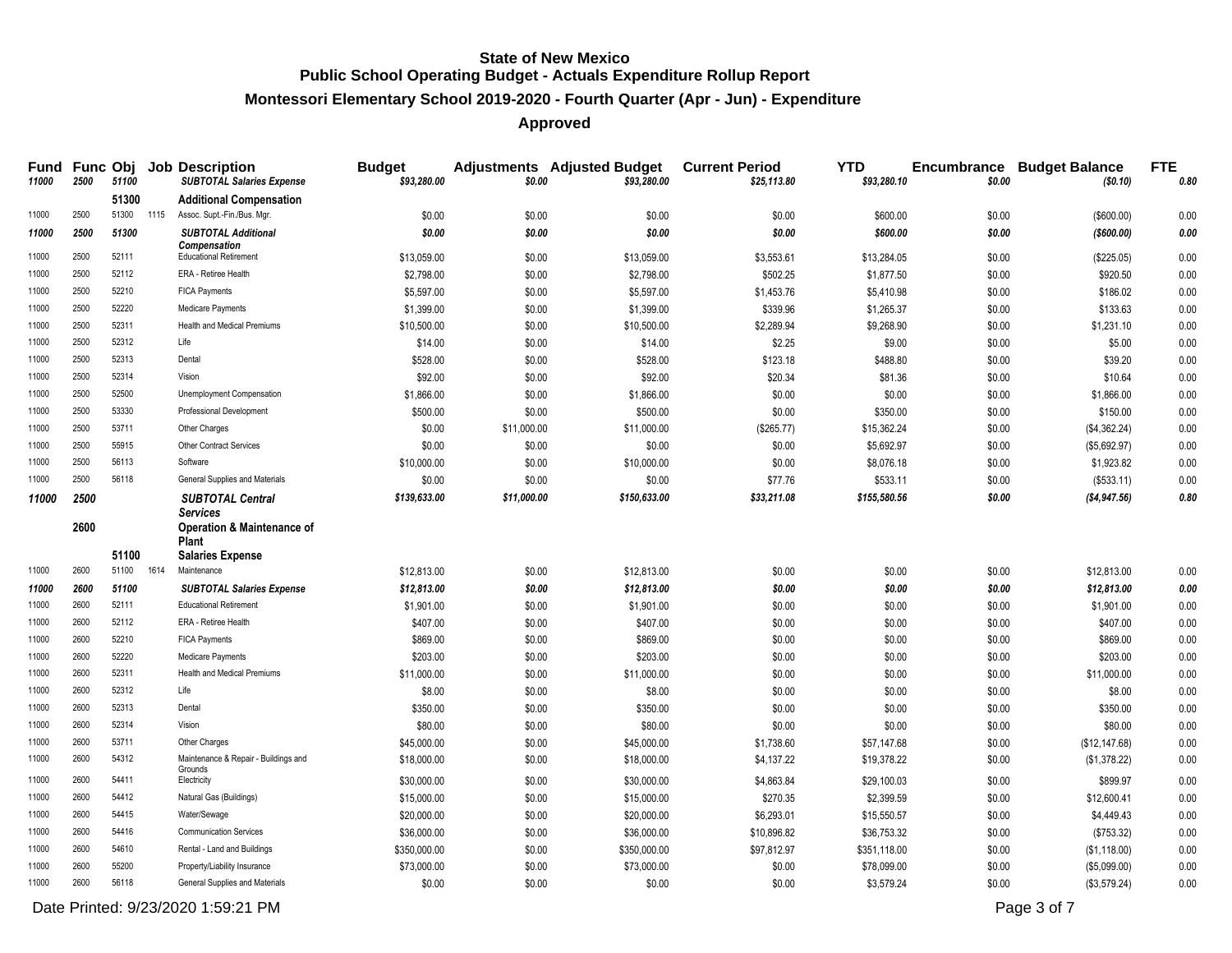# **Montessori Elementary School 2019-2020 - Fourth Quarter (Apr - Jun) - Expenditure**

| Fund<br>11000 | 2600 | Func Obj |      | <b>Job Description</b><br><b>SUBTOTAL Operation &amp;</b> | <b>Budget</b><br>\$614,631.00 | \$0.00        | <b>Adjustments</b> Adjusted Budget<br>\$614,631.00 | <b>Current Period</b><br>\$126,012.81 | <b>YTD</b><br>\$593,125.65 | <b>Encumbrance</b><br>\$0.00 | <b>Budget Balance</b><br>\$21,505.35 | <b>FTE</b><br>0.00 |
|---------------|------|----------|------|-----------------------------------------------------------|-------------------------------|---------------|----------------------------------------------------|---------------------------------------|----------------------------|------------------------------|--------------------------------------|--------------------|
|               |      |          |      | <b>Maintenance of Plant</b>                               |                               |               |                                                    |                                       |                            |                              |                                      |                    |
|               | 2900 |          |      | <b>Other Support Services</b>                             |                               |               |                                                    |                                       |                            |                              |                                      |                    |
| 11000         | 2900 | 58213    |      | <b>Emergency Reserve</b>                                  | \$28,647.00                   | \$0.00        | \$28.647.00                                        | \$0.00                                | \$0.00                     | \$0.00                       | \$28,647.00                          | 0.00               |
| 11000         | 2900 |          |      | <b>SUBTOTAL Other Support</b>                             | \$28,647.00                   | \$0.00        | \$28,647.00                                        | \$0.00                                | \$0.00                     | \$0.00                       | \$28,647.00                          | 0.00               |
| 11000         | 2000 |          |      | <b>Services</b><br><b>SUBTOTAL Support</b>                | \$1,216,997.00                | \$25,000.00   | \$1,241,997.00                                     | \$291,108.88                          | \$1,191,373.50             | \$0.00                       | \$50,623.50                          | 6.00               |
|               |      |          |      | <b>Services</b>                                           |                               |               |                                                    |                                       |                            |                              |                                      |                    |
| 11000         |      |          |      | <b>TOTAL Operational</b>                                  | \$3,144,606.00                | \$68,070.00   | \$3,212,676.00                                     | \$964,988.24                          | \$3,156,810.87             | \$0.00                       | \$55,865.13                          | 38.95              |
| 14000         |      |          |      | <b>Total Instructional</b>                                |                               |               |                                                    |                                       |                            |                              |                                      |                    |
|               |      |          |      | <b>Materials Sub-Fund</b>                                 |                               |               |                                                    |                                       |                            |                              |                                      |                    |
|               | 1000 |          |      | Instruction                                               |                               |               |                                                    |                                       |                            |                              |                                      |                    |
| 14000         | 1000 | 56111    |      | Instructional Materials Cash - 50%<br>Textbooks           | \$13,473.00                   | (\$6,993.00)  | \$6,480.00                                         | (\$11,514.42)                         | \$6,480.00                 | \$0.00                       | \$0.00                               | 0.00               |
| 14000         | 1000 |          |      | <b>SUBTOTAL Instruction</b>                               | \$13,473.00                   | ( \$6,993.00) | \$6,480.00                                         | (\$11,514.42)                         | \$6,480.00                 | \$0.00                       | \$0.00                               | $0.00\,$           |
| 14000         |      |          |      | <b>TOTAL Total</b>                                        | \$13,473.00                   | ( \$6,993.00) | \$6,480.00                                         | (\$11,514.42)                         | \$6,480.00                 | \$0.00                       | \$0.00                               | 0.00               |
|               |      |          |      | <b>Instructional Materials</b>                            |                               |               |                                                    |                                       |                            |                              |                                      |                    |
|               |      |          |      | Sub-Fund                                                  |                               |               |                                                    |                                       |                            |                              |                                      |                    |
| 23000         |      |          |      | Non-Instructional                                         |                               |               |                                                    |                                       |                            |                              |                                      |                    |
|               |      |          |      | <b>Support</b>                                            |                               |               |                                                    |                                       |                            |                              |                                      |                    |
|               | 1000 |          |      | Instruction                                               |                               |               |                                                    |                                       |                            |                              |                                      |                    |
| 23000         | 1000 | 53711    |      | Other Charges                                             | \$0.00                        | \$36,143.00   | \$36,143.00                                        | \$19,048.54                           | \$135,873.83               | \$0.00                       | (\$99,730.83)                        | 0.00               |
| 23000         | 1000 |          |      | <b>SUBTOTAL Instruction</b>                               | \$0.00                        | \$36,143.00   | \$36,143.00                                        | \$19,048.54                           | \$135,873.83               | \$0.00                       | ( \$99, 730.83)                      | $0.00\,$           |
| 23000         |      |          |      | <b>TOTAL Non-</b>                                         | \$0.00                        | \$36,143.00   | \$36,143.00                                        | \$19,048.54                           | \$135,873.83               | \$0.00                       | $($ \$99,730.83 $)$                  | 0.00               |
|               |      |          |      | <b>Instructional Support</b>                              |                               |               |                                                    |                                       |                            |                              |                                      |                    |
| 24000         |      |          |      | <b>Federal Flow-through</b>                               |                               |               |                                                    |                                       |                            |                              |                                      |                    |
|               |      |          |      | Grants                                                    |                               |               |                                                    |                                       |                            |                              |                                      |                    |
| 24101         | 1000 |          |      | Title I - ESEA                                            |                               |               |                                                    |                                       |                            |                              |                                      |                    |
|               |      | 51100    |      | Instruction<br><b>Salaries Expense</b>                    |                               |               |                                                    |                                       |                            |                              |                                      |                    |
| 24101         | 1000 | 51100    | 1411 | Teachers-Grades 1-12                                      | \$45,135.00                   | \$0.00        | \$45,135.00                                        | \$0.00                                | \$31,265.40                | \$0.00                       | \$13,869.60                          | 0.45               |
| 24101         | 1000 | 51100    |      | <b>SUBTOTAL Salaries Expense</b>                          | \$45,135.00                   | \$0.00        | \$45,135.00                                        | \$0.00                                | \$31,265.40                | \$0.00                       | \$13,869.60                          | 0.45               |
| 24101         | 1000 |          |      | <b>SUBTOTAL Instruction</b>                               | \$45,135.00                   | \$0.00        | \$45,135.00                                        | \$0.00                                | \$31,265.40                | \$0.00                       | \$13,869.60                          | 0.45               |
| 24101         |      |          |      | <b>TOTAL Title I - ESEA</b>                               | \$45,135.00                   | \$0.00        | \$45,135.00                                        | \$0.00                                | \$31,265.40                | \$0.00                       | \$13,869.60                          | 0.45               |
| 24106         |      |          |      | <b>Entitlement IDEA-B</b>                                 |                               |               |                                                    |                                       |                            |                              |                                      |                    |
|               | 1000 |          |      | Instruction                                               |                               |               |                                                    |                                       |                            |                              |                                      |                    |
|               |      | 51100    |      | <b>Salaries Expense</b>                                   |                               |               |                                                    |                                       |                            |                              |                                      |                    |
| 24106         | 1000 | 51100    | 1412 | Teachers- Special Education                               | \$0.00                        | \$56,500.00   | \$56,500.00                                        | \$0.00                                | \$29,245.38                | \$0.00                       | \$27,254.62                          | 0.50               |
| 24106         | 1000 | 51100    |      | <b>SUBTOTAL Salaries Expense</b>                          | \$0.00                        | \$56,500.00   | \$56,500.00                                        | \$0.00                                | \$29,245.38                | \$0.00                       | \$27,254.62                          | 0.50               |
| 24106         | 1000 | 52111    |      | <b>Educational Retirement</b>                             | \$0.00                        | \$0.00        | \$0.00                                             | \$0.00                                | \$4,138.20                 | \$0.00                       | (\$4,138.20)                         | 0.00               |
| 24106         | 1000 | 52112    |      | ERA - Retiree Health                                      | \$0.00                        | \$0.00        | \$0.00                                             | \$0.00                                | \$584.88                   | \$0.00                       | (\$584.88)                           | 0.00               |
| 24106         | 1000 | 52210    |      | <b>FICA Payments</b>                                      | \$0.00                        | \$0.00        | \$0.00                                             | \$0.00                                | \$1,808.46                 | \$0.00                       | (\$1,808.46)                         | 0.00               |
| 24106         | 1000 | 52220    |      | Medicare Payments                                         | \$0.00                        | \$0.00        | \$0.00                                             | \$0.00                                | \$422.98                   | \$0.00                       | (\$422.98)                           | 0.00               |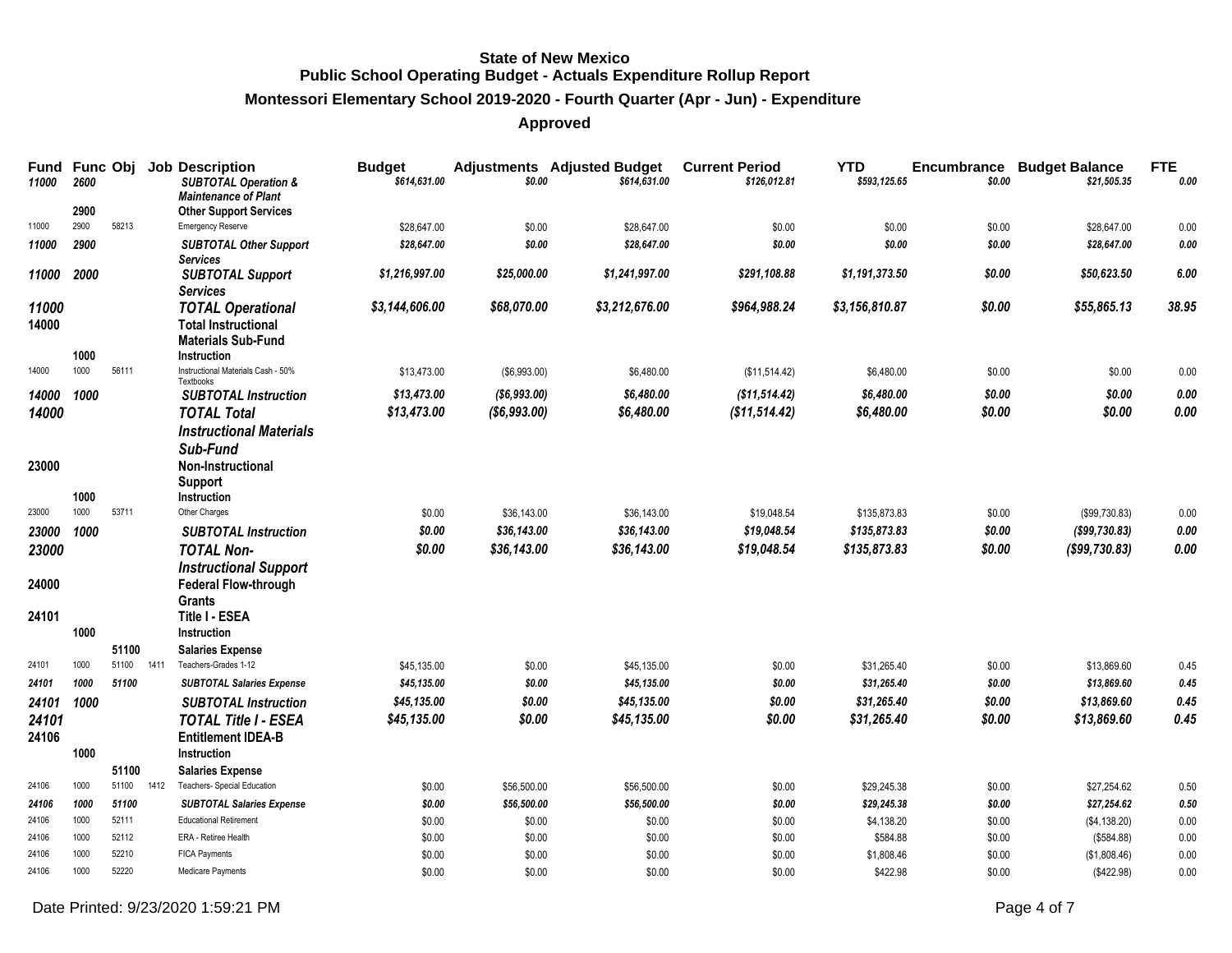# **Montessori Elementary School 2019-2020 - Fourth Quarter (Apr - Jun) - Expenditure**

| <b>Fund</b><br>24106 | Func Obj<br>1000 | 52312          |      | <b>Job Description</b><br>Life                                         | <b>Budget</b><br>\$0.00 | \$0.00                    | <b>Adjustments</b> Adjusted Budget<br>\$0.00 | <b>Current Period</b><br>\$0.00 | <b>YTD</b><br>\$5.64    | <b>Encumbrance</b><br>\$0.00 | <b>Budget Balance</b><br>(\$5.64) | <b>FTE</b><br>0.00 |
|----------------------|------------------|----------------|------|------------------------------------------------------------------------|-------------------------|---------------------------|----------------------------------------------|---------------------------------|-------------------------|------------------------------|-----------------------------------|--------------------|
| 24106                | 1000             | 52313          |      | Dental                                                                 | \$0.00                  | \$0.00                    | \$0.00                                       | \$0.00                          | \$93.56                 | \$0.00                       | (\$93.56)                         | 0.00               |
| 24106                | 1000             | 52314          |      | Vision                                                                 | \$0.00                  | \$0.00                    | \$0.00                                       | \$0.00                          | \$20.68                 | \$0.00                       | (\$20.68)                         | 0.00               |
| 24106                | 1000<br>2000     |                |      | <b>SUBTOTAL Instruction</b><br><b>Support Services</b>                 | \$0.00                  | \$56,500.00               | \$56,500.00                                  | \$0.00                          | \$36,319.78             | \$0.00                       | \$20,180.22                       | $0.50\,$           |
|                      | 2100<br>2100     |                |      | <b>Support Services-Students</b>                                       |                         |                           |                                              |                                 |                         |                              |                                   |                    |
| 24106<br>24106       | 2100             | 53211<br>53212 |      | Diagnosticians - Contracted                                            | \$0.00                  | \$5,000.00                | \$5,000.00                                   | \$0.00                          | \$1,857.54              | \$0.00                       | \$3,142.46                        | 0.00               |
| 24106                | 2100             | 53213          |      | Speech Therapists - Contracted<br>Occupational Therapists - Contracted | \$0.00                  | \$40,495.00<br>\$8,006.00 | \$40,495.00                                  | \$0.00                          | \$12,686.11             | \$0.00<br>\$0.00             | \$27,808.89<br>\$4,334.50         | 0.00<br>0.00       |
| 24106                | 2100             | 53214          |      | Therapists - Contracted                                                | \$0.00                  |                           | \$8,006.00                                   | \$0.00                          | \$3,671.50              |                              |                                   |                    |
| 24106                | 2100             | 53218          |      | Specialists - Contracted                                               | \$0.00                  | \$6,821.00                | \$6,821.00                                   | \$0.00                          | \$518.80                | \$0.00                       | \$6,302.20                        | 0.00               |
|                      |                  |                |      |                                                                        | \$0.00<br>\$0.00        | \$0.00<br>\$60,322.00     | \$0.00<br>\$60,322.00                        | \$0.00                          | \$797.65<br>\$19,531.60 | \$0.00                       | (\$797.65)<br>\$40,790.40         | 0.00               |
| 24106                | 2100             |                |      | <b>SUBTOTAL Support</b><br><b>Services-Students</b>                    |                         |                           |                                              | \$0.00                          |                         | \$0.00                       |                                   | 0.00               |
| 24106                | 2000             |                |      | <b>SUBTOTAL Support</b><br><b>Services</b>                             | \$0.00                  | \$60,322.00               | \$60,322.00                                  | \$0.00                          | \$19,531.60             | \$0.00                       | \$40,790.40                       | 0.00               |
| 24106                |                  |                |      | <b>TOTAL Entitlement</b><br><b>IDEA-B</b>                              | \$0.00                  | \$116,822.00              | \$116,822.00                                 | \$0.00                          | \$55,851.38             | \$0.00                       | \$60,970.62                       | 0.50               |
| 24109                | 1000             |                |      | <b>Preschool IDEA-B</b><br>Instruction                                 |                         |                           |                                              |                                 |                         |                              |                                   |                    |
|                      |                  | 51100          |      | <b>Salaries Expense</b>                                                |                         |                           |                                              |                                 |                         |                              |                                   |                    |
| 24109                | 1000             | 51100          | 1412 | Teachers- Special Education                                            | \$0.00                  | \$869.00                  | \$869.00                                     | \$0.00                          | \$0.00                  | \$0.00                       | \$869.00                          | 0.00               |
| 24109                | 1000             | 51100          |      | <b>SUBTOTAL Salaries Expense</b>                                       | \$0.00                  | \$869.00                  | \$869.00                                     | \$0.00                          | \$0.00                  | \$0.00                       | \$869.00                          | 0.00               |
| 24109                | 1000             |                |      | <b>SUBTOTAL Instruction</b>                                            | \$0.00                  | \$869.00                  | \$869.00                                     | \$0.00                          | \$0.00                  | \$0.00                       | \$869.00                          | 0.00               |
| 24109                |                  |                |      | <b>TOTAL Preschool</b>                                                 | \$0.00                  | \$869.00                  | \$869.00                                     | \$0.00                          | \$0.00                  | \$0.00                       | \$869.00                          | 0.00               |
|                      |                  |                |      | <b>IDEA-B</b>                                                          |                         |                           |                                              |                                 |                         |                              |                                   |                    |
| 24154                |                  |                |      | <b>Teacher/Principal</b><br><b>Training &amp; Recruiting</b>           |                         |                           |                                              |                                 |                         |                              |                                   |                    |
|                      | 1000<br>1000     |                |      | <b>Instruction</b>                                                     |                         |                           |                                              |                                 |                         |                              |                                   |                    |
| 24154                |                  | 53330          |      | Professional Development                                               | \$15,294.00             | \$0.00                    | \$15,294.00                                  | \$0.00                          | \$0.00                  | \$0.00                       | \$15,294.00                       | 0.00               |
| 24154                | 1000             |                |      | <b>SUBTOTAL Instruction</b>                                            | \$15,294.00             | \$0.00                    | \$15,294.00                                  | \$0.00                          | \$0.00                  | \$0.00                       | \$15,294.00                       | 0.00               |
| 24154                |                  |                |      | <b>TOTAL</b><br><b>Teacher/Principal</b>                               | \$15,294.00             | \$0.00                    | \$15,294.00                                  | \$0.00                          | \$0.00                  | \$0.00                       | \$15,294.00                       | 0.00               |
|                      |                  |                |      | <b>Training &amp; Recruiting</b>                                       |                         |                           |                                              |                                 |                         |                              |                                   |                    |
| 24189                |                  |                |      | <b>Student Supp Academic</b><br><b>Achievment Title IV</b>             |                         |                           |                                              |                                 |                         |                              |                                   |                    |
|                      | 1000             |                |      | <b>Instruction</b>                                                     |                         |                           |                                              |                                 |                         |                              |                                   |                    |
|                      |                  | 51100          |      | <b>Salaries Expense</b>                                                |                         |                           |                                              |                                 |                         |                              |                                   |                    |
| 24189                | 1000             | 51100          | 1711 | Instructional Assistants-Grades 1-12                                   | \$0.00                  | \$10,000.00               | \$10,000.00                                  | \$0.00                          | \$0.00                  | \$0.00                       | \$10,000.00                       | 0.00               |
| 24189                | 1000             | 51100          |      | <b>SUBTOTAL Salaries Expense</b>                                       | \$0.00                  | \$10,000.00               | \$10,000.00                                  | \$0.00                          | \$0.00                  | \$0.00                       | \$10,000.00                       | 0.00               |
| 24189                | 1000             |                |      | <b>SUBTOTAL Instruction</b>                                            | \$0.00                  | \$10,000.00               | \$10,000.00                                  | \$0.00                          | \$0.00                  | \$0.00                       | \$10,000.00                       | 0.00               |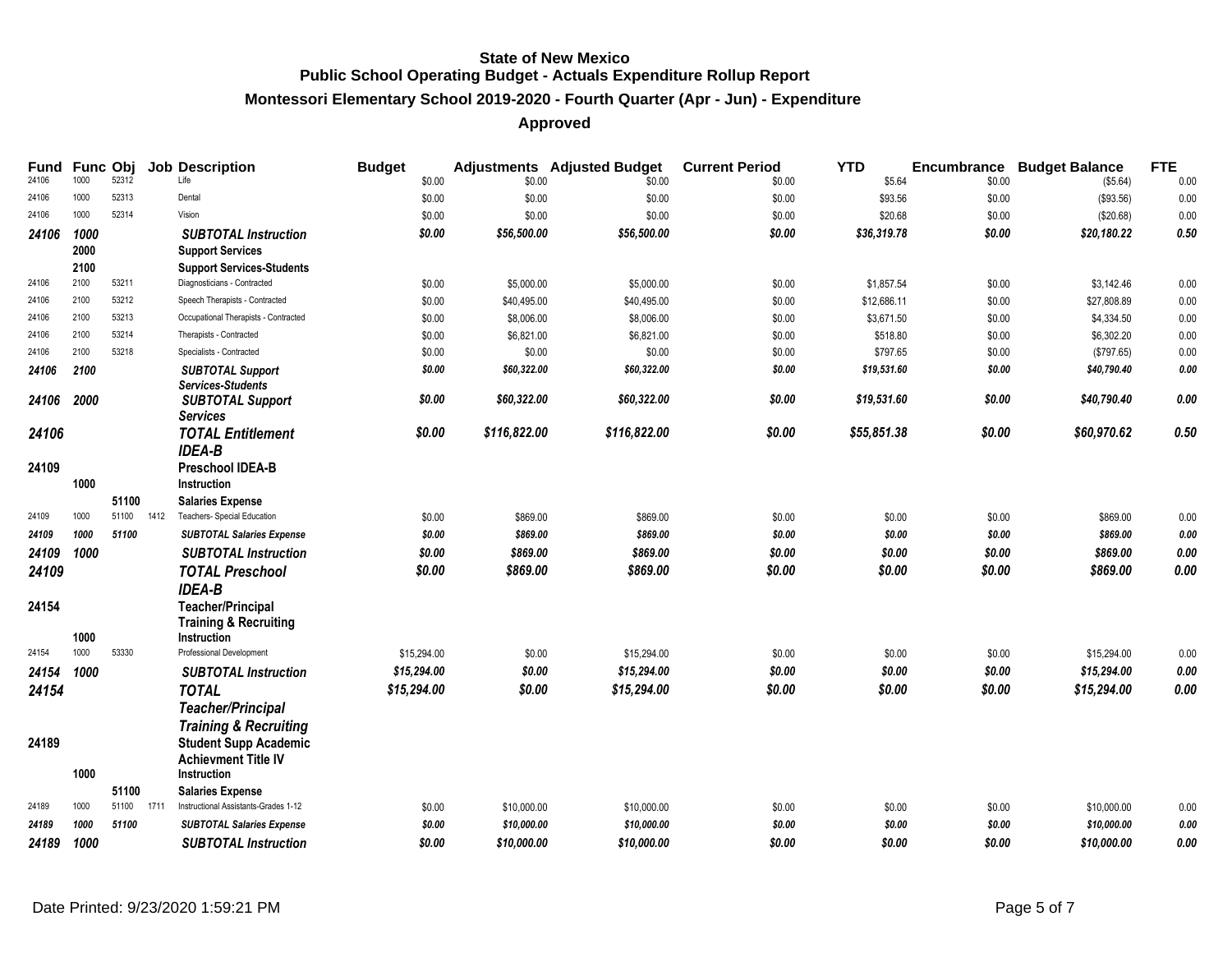# **Montessori Elementary School 2019-2020 - Fourth Quarter (Apr - Jun) - Expenditure**

| Fund Func Obj<br>24189 |              |       | <b>Job Description</b><br><b>TOTAL Student Supp</b><br><b>Academic Achievment</b><br><b>Title IV</b> | <b>Budget</b><br>\$0.00 | \$10,000.00  | <b>Adjustments</b> Adjusted Budget<br>\$10,000.00 | <b>Current Period</b><br>\$0.00 | <b>YTD</b><br>\$0.00 | \$0.00 | <b>Encumbrance Budget Balance</b><br>\$10,000,00 | <b>FTE</b><br>0.00 |
|------------------------|--------------|-------|------------------------------------------------------------------------------------------------------|-------------------------|--------------|---------------------------------------------------|---------------------------------|----------------------|--------|--------------------------------------------------|--------------------|
| 24000                  |              |       | <b>TOTAL Federal Flow-</b><br>through Grants                                                         | \$60,429.00             | \$127,691.00 | \$188.120.00                                      | \$0.00                          | \$87,116.78          | \$0.00 | \$101,003.22                                     | 0.95               |
| 27000                  |              |       | <b>State Flow-through</b><br><b>Grants</b>                                                           |                         |              |                                                   |                                 |                      |        |                                                  |                    |
| 27107                  |              |       | 27107 GOB Library                                                                                    |                         |              |                                                   |                                 |                      |        |                                                  |                    |
|                        | 2000         |       | <b>Support Services</b>                                                                              |                         |              |                                                   |                                 |                      |        |                                                  |                    |
|                        | 2200         |       | <b>Support Services-Instruction</b>                                                                  |                         |              |                                                   |                                 |                      |        |                                                  |                    |
| 27107                  | 2200         | 56114 | Library And Audio-Visual                                                                             | \$3,654.00              | \$0.00       | \$3,654.00                                        | \$0.00                          | \$0.00               | \$0.00 | \$3,654.00                                       | $0.00\,$           |
| 27107                  | 2200         |       | <b>SUBTOTAL Support</b><br>Services-Instruction                                                      | \$3,654.00              | \$0.00       | \$3,654.00                                        | \$0.00                          | \$0.00               | \$0.00 | \$3,654.00                                       | $\it{0.00}$        |
| 27107                  | 2000         |       | <b>SUBTOTAL Support</b><br><b>Services</b>                                                           | \$3,654.00              | \$0.00       | \$3,654.00                                        | \$0.00                          | \$0.00               | \$0.00 | \$3,654.00                                       | 0.00               |
| 27107                  |              |       | <b>TOTAL 27107 GOB</b>                                                                               | \$3,654.00              | \$0.00       | \$3,654.00                                        | \$0.00                          | \$0.00               | \$0.00 | \$3,654.00                                       | 0.00               |
| 27000                  |              |       | Library<br><b>TOTAL State Flow-</b>                                                                  | \$3,654.00              | \$0.00       | \$3,654.00                                        | \$0.00                          | \$0.00               | \$0.00 | \$3,654.00                                       | 0.00               |
| 31200                  | 4000         |       | through Grants<br><b>Public School Capital</b><br>Outlay<br><b>Capital Outlay</b>                    |                         |              |                                                   |                                 |                      |        |                                                  |                    |
| 31200                  | 4000         | 54610 | Rental - Land and Buildings                                                                          | \$0.00                  | \$322,082.00 | \$322,082.00                                      | \$38,697.03                     | \$322,082.00         | \$0.00 | \$0.00                                           | 0.00               |
| 31200                  | 4000         |       | <b>SUBTOTAL Capital</b>                                                                              | \$0.00                  | \$322,082.00 | \$322,082.00                                      | \$38,697.03                     | \$322,082.00         | \$0.00 | \$0.00                                           | 0.00               |
|                        |              |       | Outlay                                                                                               |                         |              |                                                   |                                 |                      |        |                                                  |                    |
| 31200                  |              |       | <b>TOTAL Public School</b><br><b>Capital Outlay</b>                                                  | \$0.00                  | \$322,082.00 | \$322,082.00                                      | \$38,697.03                     | \$322,082.00         | \$0.00 | \$0.00                                           | 0.00               |
| 31400                  |              |       | <b>Special Capital Outlay-</b><br><b>State</b>                                                       |                         |              |                                                   |                                 |                      |        |                                                  |                    |
|                        | 4000         |       | <b>Capital Outlay</b>                                                                                |                         |              |                                                   |                                 |                      |        |                                                  |                    |
| 31400                  | 4000         | 57331 | Fixed Assets (more than \$5,000)                                                                     | \$125,000.00            | \$70,000.00  | \$195,000.00                                      | \$0.00                          | \$191,810.00         | \$0.00 | \$3,190.00                                       | 0.00               |
| 31400                  | 4000         |       | <b>SUBTOTAL Capital</b><br>Outlay                                                                    | \$125,000.00            | \$70,000.00  | \$195,000.00                                      | \$0.00                          | \$191,810.00         | \$0.00 | \$3,190.00                                       | $0.00\,$           |
| 31400                  |              |       | <b>TOTAL Special Capital</b><br><b>Outlay-State</b>                                                  | \$125,000.00            | \$70,000.00  | \$195,000.00                                      | \$0.00                          | \$191,810.00         | \$0.00 | \$3,190.00                                       | 0.00               |
| 31600                  |              |       | <b>Capital Improvements</b><br><b>HB-33</b>                                                          |                         |              |                                                   |                                 |                      |        |                                                  |                    |
| 31600                  | 4000<br>4000 | 57331 | <b>Capital Outlay</b><br>Fixed Assets (more than \$5,000)                                            | \$1,240,753.00          | \$0.00       | \$1,240,753.00                                    | \$0.00                          | \$0.00               | \$0.00 | \$1,240,753.00                                   |                    |
| 31600                  | 4000         | 57332 | Supply Assets (\$5,000 or less)                                                                      | \$0.00                  | \$0.00       | \$0.00                                            | \$0.00                          | \$49,910.49          | \$0.00 | (\$49,910.49)                                    | 0.00<br>0.00       |
|                        | 4000         |       |                                                                                                      | \$1,240,753.00          | \$0.00       | \$1,240,753.00                                    | \$0.00                          | \$49,910.49          | \$0.00 | \$1,190,842.51                                   | 0.00               |
| 31600                  |              |       | <b>SUBTOTAL Capital</b><br>Outlay                                                                    |                         |              |                                                   |                                 |                      |        |                                                  |                    |